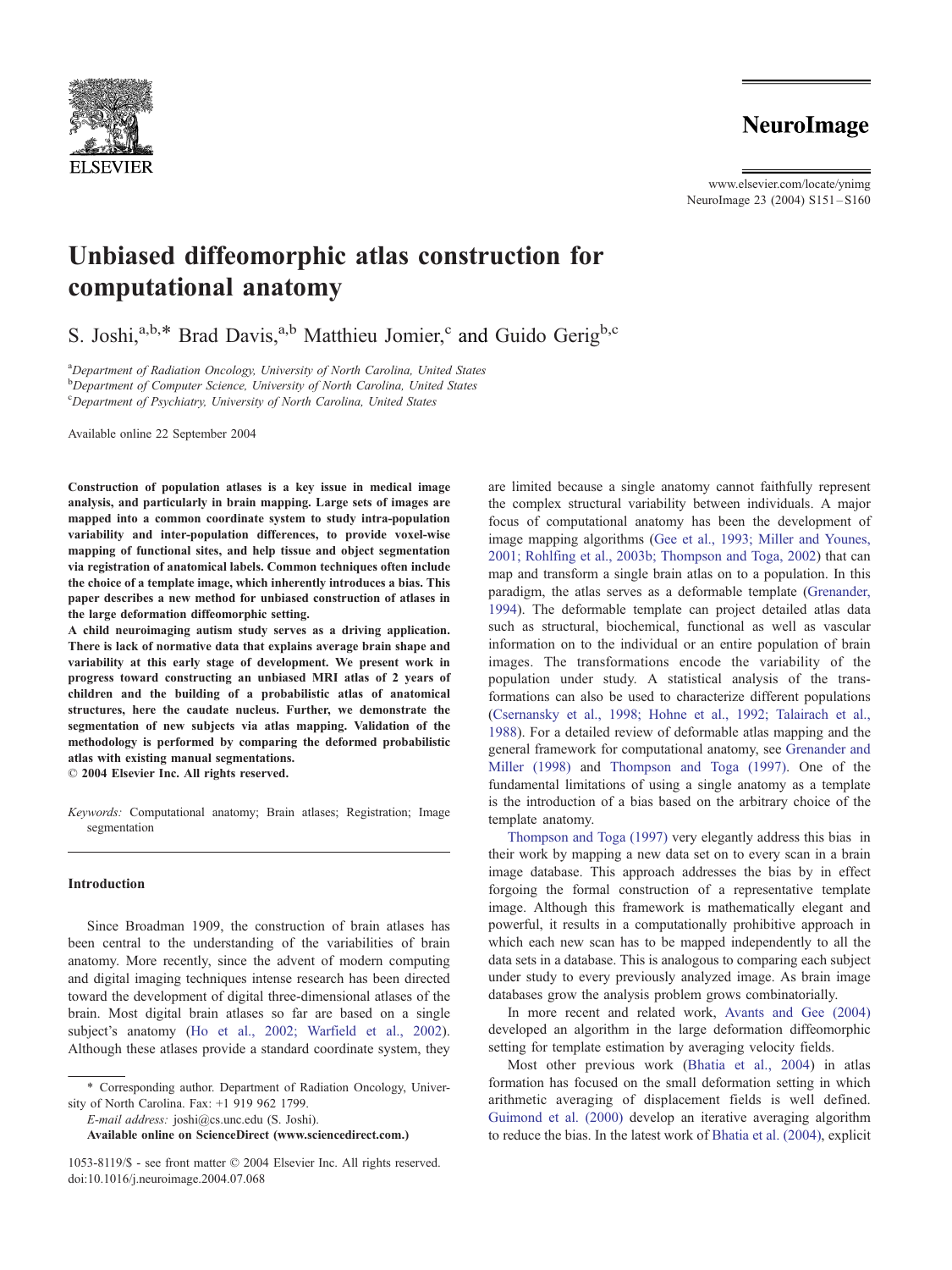constraints requiring that the sum of the displacement fields add to zero is enforced in the proposed atlas construction methodology. These small deformation approaches are based on the assumption that a transformations of the form  $h(x) = x + u(x)$ , parameterized via a displacement field,  $u(x)$ , are close enough to the identity transformation such that composition of two transformations can be approximated via the addition of their displacement fields:

$$
h_1 \circ h_2(x) \approx x + u_1(x) + u_2(x).
$$
 (1)

The focus of this paper is a development of a methodology that simultaneously estimates the transformations and an unbiased template, in the large deformation setting. The method developed herein does not assume the above approximation of Eq. (1) and build atlases of populations with large geometric variability.

## Methods

Given a collection of anatomical images, a natural problem is the construction of a statistical representative of the population. If the data associated with the population under study can be easily parameterized by a flat Euclidean space, classical statistical methods of simple averaging can be applied to generate such a representative. The imaging data under the Gaussian assumption can be easily represented as member of a flat space. The image can be represented as a member of very large dimensional Euclidean space  $(R^N)$ , where  $N$  is the number of voxels in the image). Alternatively, using appropriate interpolation assumptions, the image can be assumed to be a square integrable function, that is, a member of the (flat) Hilbert space  $L^2(\Omega)$ , where  $\Omega$  is the underlaying coordinate space, usually a compact subset of  $R^3$ .

The geometric variability of the anatomy itself usually cannot be represented by elements of a flat space. If the geometry of the underlying anatomy can be adequately represented by a finite number of landmarks, representative template landmark configuration can be estimated using the Procrustes method pioneered by [Kendall \(1984\)](#page-8-0) and championed by [Bookstein \(1991\).](#page-8-0) The study of anatomical shape is inherently related to the construction of transformations of the underlying coordinate space that map one anatomy to another. Various transformation groups of  $R<sup>3</sup>$  have been studied for understanding anatomical geometry. These groups vary in dimensionality from simple global translations  $(R^3)$  and rigid rotations  $(SO(3))$  to the infinite dimensional group of diffeomorphisms  $(H)$  [\(Miller et al., 2002\)](#page-9-0). In this paper, we address the problem of anatomical template construction as the joint estimation of the most representative image and the associated anatomical geometry given a database of brain images.

#### Averages in metric spaces

In this paper, the problem of building an anatomical template is posed as a statistical estimation problem. For anatomical representations in which the underlying geometry is parameterized as a Euclidean vector space, training data can be represented as a set of vectors  $x_1$ ;  $\cdot \cdot$ ,  $x_N$  in a vector space V.

In the small deformation elastic image mapping setting this is assumed to be true, as the deformations are assumed to be close enough to the identity mapping. Under this assumption the displacement vector fields parameterizing the transformations can be assumed to be elements of the Hilbert space of square integrable functions  $L^2(\Omega)$ .

In a vector space, with addition and scalar multiplication well defined, an average representation of the training set can be computed as the linear average

$$
\mu = \frac{1}{N} \sum_{i=1}^{N} x_i.
$$

Linear averaging cannot be directly applied to the large deformation setting as under the large deformation model the space of transformations is not a vector space but rather the infinite dimensional group  $H$  of diffeomorphisms of the underlying coordinate system  $\Omega$ .

In the group of diffeomorphisms, the addition of two diffeomorphisms is not generally a diffeomorphism and, hence, a template based on linear averaging of transformations is not well defined. In this paper, we extend the notion of averaging to general metric spaces first proposed by [Frechet \(1948\).](#page-8-0) For a general metric space M, with a distance  $d: M \times M \rightarrow R$ , the intrinsic mean for a collection of data points  $x_i$  can be defined as the minimizer of the sum-of-squared distances to each of the data points. That is

$$
\mu = \underset{x \in M}{\operatorname{argmin}} \sum_{i=1}^{N} d(x, x_i)^2.
$$

In our previous work ([Fletcher et al., 2003a,b\)](#page-8-0), we have used these concepts to extend first and second order statistical analysis to finite dimensional Riemannian Manifolds for statistical analysis of medial representations of objects.

In this paper, we apply this approach to the construction of large deformation diffeomorphic templates. This work builds heavily on the mathematical metric theory of diffeomorphisms developed by [Miller and Younes \(2001\).](#page-9-0)

## Rigid template estimation

To exemplify the template estimation problem first, consider a collection of N images  $I_i(x)$  of the same anatomy acquired with unknown rigid registration. For such a collection of images, the variability is the noise introduced by the imaging modality and the rigid pose of the anatomy parameterized by rigid translations and rotations  $((T_i, S_i) \in R^3 \times SO(3))$ . The optimal template is one that requires the 'minimum amount of transformation' to each of the anatomical images and which is most likely given the imaging modality noise model. If the imaging modality is MRI than we can assume an additive Gaussian noise. The template estimation problem can then be stated as the quadratic minimization problem

$$
\hat{I}(x) = \underset{I(x),(T_i,S_i)}{\text{argmin}} \sum_{i=1}^{N} \int_{\Omega} (I_i(S_i x + T_i) - I(x))^2 dx
$$

$$
+ \sum_{i=1}^{N} D(T_i, S_i)^2,
$$
\n(2)

where  $D(T_i, S_i)$  is the metric on the space of rigid transformations from the identity transformation given by

$$
D^{2}(T_{i}, S_{i}) = ||T_{i}||^{2} + ||\log(S_{i})||^{2}.
$$

In the above expression, the log is the matrix log which for a rotation matrix can be easily calculated using the Rodriguez formula. A straightforward extension of the well known Procrustes method minimizes Eq. (2) above ([Toga, 1999\)](#page-9-0).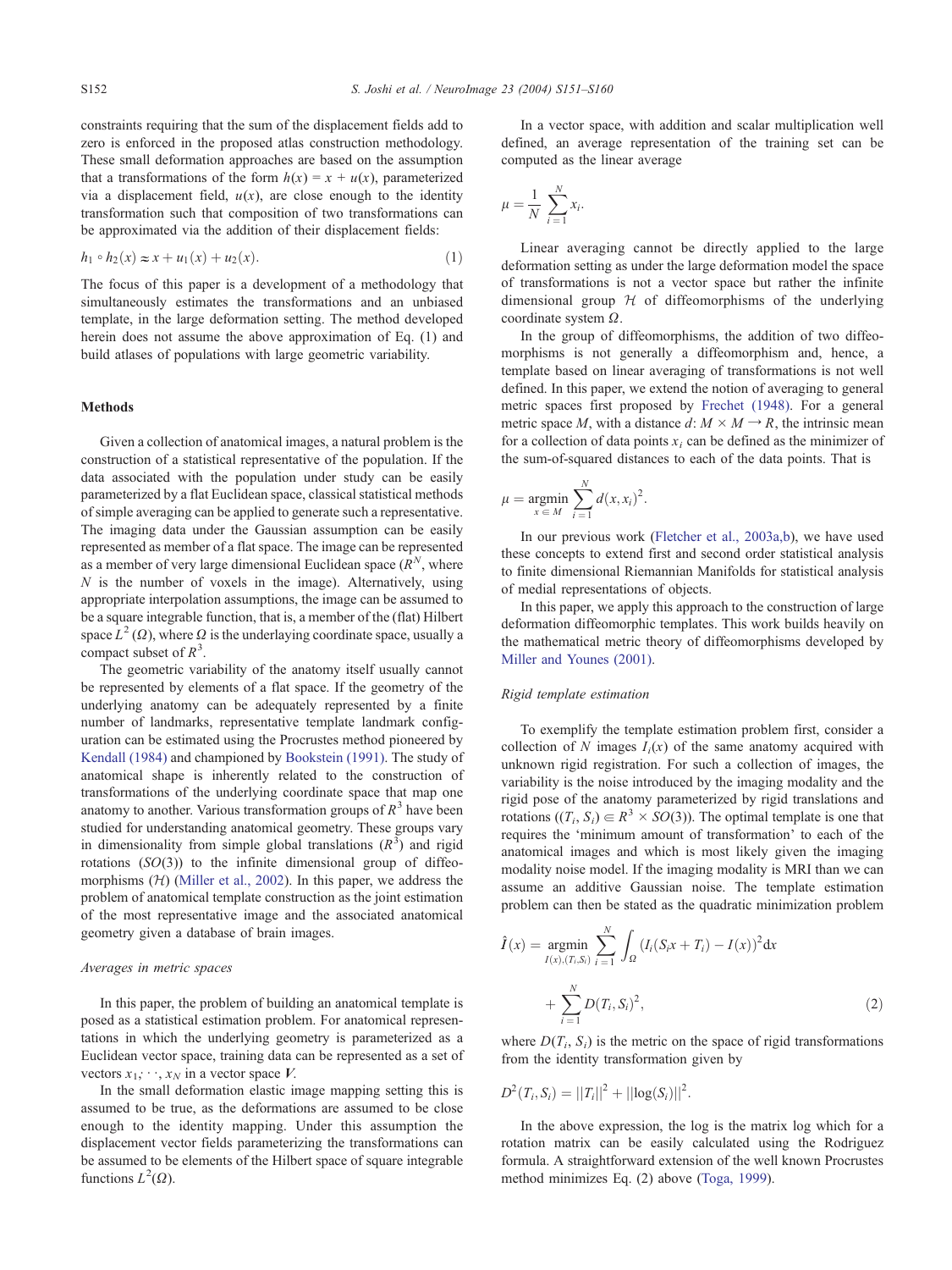<span id="page-2-0"></span>Although the above methodology has been extensively studied for rigid transformations, the concept can be readily extended to general transformations. Given a metric on a group of transformations, the template construction problem can be stated as that of estimating an image  $\hat{I}$  that requires the minimum amount of deformation to transform into every population image  $I_i$ . More precisely, given a transformation group  $S$  with associated metric  $D$ :  $S \times S \rightarrow R$ , along with an image dissimilarity metric E(I1, I2), we wish to find the image  $\hat{I}$  such that

$$
\{\hat{h}_i, \hat{I}\} = \underset{h_i \in S, I}{\text{argmin}} \sum_{i=1}^{N} E(I_i \circ h_i, I)^2 + D(e, h_i)^2 \tag{3}
$$

where *e* is the identity transformation.

## Large deformation diffeomorphic template estimation

Now consider a collection of N MRI images of different anatomies acquired by the same imaging modality in rigid registration. For such a collection of images, the variability is a result of not only of the noise of the imaging modality but also the inherent biological variability of the geometry of the underlying anatomy. In sharp contrast to the above setting, to study the geometry of the underlying anatomy, the finite dimensional matrix group of rigid transformations must be replaced by the infinite dimensional analogue, the group of diffeomorphisms  $H$ .

Let  $\Omega \subset R^3$  be the underlying coordinate system of the template image. Let  $\Omega_i \subset R^3$ ,  $i = 1, \dots, N$  be the coordinate systems of the images  $I_i$ . The problem of estimating the most representative template image can be stated as the estimation of an image  $\hat{I}$ , an associated independent coordinate system, which requires the least deformation represented by diffeomorphisms  $h_i(x)$ , to best match each of the input images. This framework is depicted in [Fig. 2.](#page-3-0)

We apply the theory of large deformation diffeomorphisms ([Dupuis et al., 1997; Joshi et al., 2003; Miller and Younes, 2001\)](#page-8-0) to generate deformations  $h_i \in \mathcal{H}$  that are solutions to the Lagrangian ODEs  $\frac{d}{dt}h_i(x,t) = v_i(h_i(x, t), t), t \in [0, 1]$ . The transformations  $h_i$ are generated by integrating velocity fields vi forward in time. Inverse transformations  $h_i^{-1}$  are generated by integrating the negative velocity fields  $\tilde{v}_i$  backward in time. The relationship between  $v_i$  and  $\tilde{v}_i$  is simply given by  $v_i(., t) = -\tilde{v}_i$ , (1 - t). For a single transformation,  $h$ , this relationship is shown in Fig. 1. The location  $y = h(x, 1)$  is described in terms of the forward integration of the velocity field  $v$  starting from the location  $x$ . Similarly,  $x$  can be described in terms of integrating the negative velocity field  $\tilde{v}$ backward in time starting at y.

We induce a metric on the space of diffeomorphisms by using a Sobolev norm via a partial differential operator  $L$  on the velocity



field v. Let  $h$  be a diffeomorphism isotopic to the identity transformation e. We define the squared distance  $D^2(e, h)$  as

$$
D^{2}(e,h) = \min_{v} \int_0^1 \int_{\Omega} ||Lv(x,t)||^2 \mathrm{d}x \mathrm{d}t
$$

subject to

$$
h(x) = xt \int_0^1 v(h(x, t), t) dt.
$$

The distance between any two diffeomorphisms is defined by  $D(h_1, h_2) = D(e, h_1^{-1} \circ h_2).$ 

This distance satisfies all of the properties of a metric ([Lorenzen](#page-8-0) and Joshi, 2003). Namely it is nonnegative, symmetric, and satisfies the triangle inequality.  $D$  is trivially nonnegative. Symmetry follows from the fact that  $h^{-1}$  is generated by integrating backward in time the negative of the velocity field that generates h. Hence the minimizer is the same for both h and  $h^{-1}$ , implying that  $D(e, h) = D(e, h^{-1})$ . [Miller et al. \(2002\)](#page-9-0) give a detailed discussion of  $D$  and show that it satisfies the triangle inequality.

Having defined a metric on the space of diffeomorphisms, the minimum energy template estimation problem (Eq. (3)) is formulated as

$$
\{\hat{h}_i, \hat{I}\} = \underset{h_i, I}{\text{argmin}} \sum_{i=1}^{N} E(I_i \circ h_i, I)^2 + \int_0^1 \int_{\Omega} ||Lv_i(x, t)||^2 \, \mathrm{d}x \mathrm{d}t \quad (4)
$$
\n
$$
\text{subject to} \quad h_i(x) = \int_0^1 v_i(h_i(x, t), t) \, \mathrm{d}t.
$$

The above problem of estimating a template image  $\hat{I}$  that is the best representative for a population of  $N$  anatomical images  ${I_i}_i^N =$  is depicted in [Fig. 2.](#page-3-0)

Throughout this paper, we use the squared error dissimilarity metric but other metrics such as the Kullback–Leibler divergence can also be used ([Kendall, 1984\)](#page-8-0). Under the squared error dissimilarity measure, the template estimation problem becomes

$$
\{\hat{h}_i, \hat{I}\} = \underset{h_i, I}{\text{argmin}} \sum_{i=1}^{N} \int_{\Omega} (I_i(h_i(x)) - I(x))^2 dx
$$

$$
+ \int_0^1 \int_{\Omega} ||Lv_i(x, t)||^2 dx dt. \tag{5}
$$

This minimization problem can be simplified by noticing that for fixed transformations  $h_i$ , the  $\hat{I}$  that minimizes Eq. (5) is given by

$$
\hat{I}(x) = \frac{1}{N} \sum_{i=1}^{N} I_i(h_i(x)).
$$
\n(6)

That is,  $\hat{I}$  is the voxel-wise arithmetic mean of the deformed images  $I_i$  ( $h_i$  (x)). Note that the method for computing  $\hat{I}$  from  ${I_i}$  is determined by the image dissimilarity metric used. Other image dissimilarity metrics would imply different methods for computing  $\hat{I}$ .

Combining Eqs. (5) and (6) results in

$$
\hat{h}_i = \underset{h_i}{\text{argmin}} \sum_{i=1}^N \int_{\Omega} \left( I_i(h_i(x)) - \frac{1}{N} \sum_{j=1}^N I_j(h_i(x)) \right)^2 dx
$$

$$
+ \int_0^1 \int_{\Omega} ||Lv_i(x, t)||^2 dx dt. \tag{7}
$$

 $\frac{J_0}{J_0}$  Note that the solution to this minimization problem is Fig. 1. Velocity field integration. independent of the ordering of the N images.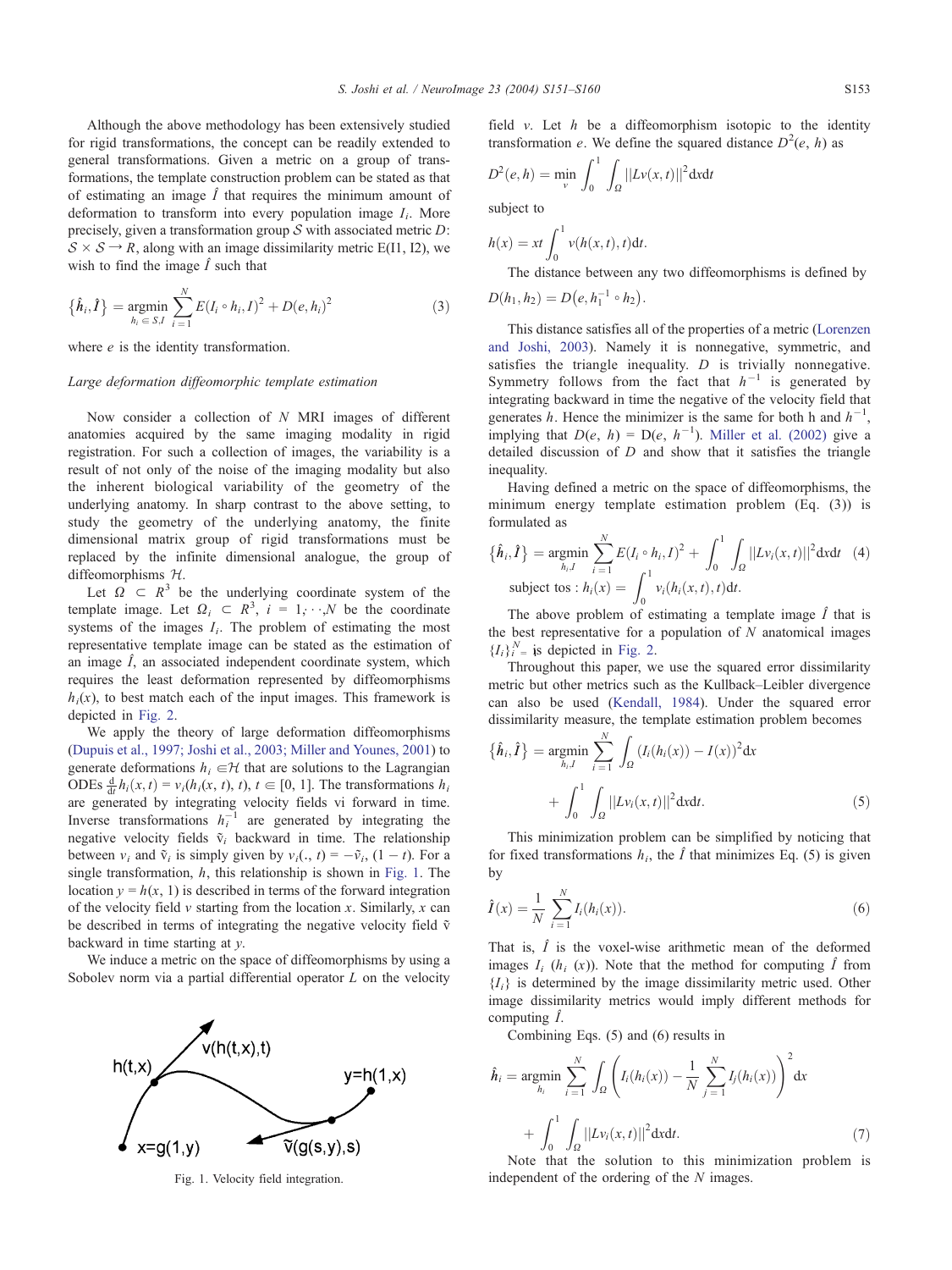<span id="page-3-0"></span>

Fig. 2. Template construction framework.

This template construction framework produces transformations  $\hat{h}_i$  such that  $\hat{h}_i : \Omega_i \to \Omega$ . Since each  $\hat{h}_i$  is a diffeomorphism, its inverse  $\hat{h}_i^{-1}$ : $\Omega_i \rightarrow \Omega$  exists and can be calculated by integrating the negative velocity fields backward in time ([Fig. 1\)](#page-2-0). Image to image correspondences can be computed from these transformations using the composition rule

$$
\hat{\boldsymbol{h}}_{i,j} = \hat{\boldsymbol{h}}_j \circ \hat{\boldsymbol{h}}_i^{-1} : \Omega_i \to \Omega_j. \tag{8}
$$

#### Inverse consistent image registration

When the template construction framework presented in the previous section is applied to two images the result is an inherently inverse consistent image registration algorithm—no correction penalty for consistency is required.

A registration framework is inverse consistent if image ordering does not affect the registration result. Many image registration algorithms are not inverse consistent because their image dissimilarity metrics are computed in the coordinate system of one of the images being registered. The choice of such a reference image can bias the result of the registration. Inverse consistent registration is desired when there is no a priori reason to choose one image over another as a reference image. Previous work ([Guimond et al., 2000; Magnotta et al., 2003\)](#page-8-0) has introduced methods for computing approximate inverse consistent registrations by applying inverse consistency constraints on intermediate incremental transformations.

For two images  $I_1$  and  $I_2$ , Eq. (7) reduces to

$$
\{\hat{h}_1, \hat{h}_2\} = \underset{h_1 h_2}{\text{argmin}} \frac{1}{2} \int_{\Omega} (I_1(h_1(x)) - I_2(h_2(x)))^2 dx
$$

$$
+ \int_0^1 \int_{\Omega} ||Lv_1(x, t)||^2 dx dt + \int_0^1 \int_{\Omega} ||Lv_2(x, t)||^2 dx dt.
$$

The transformations  $h_1$  and  $h_2$  map  $\Omega$  to  $\Omega_1$  and  $\Omega_2$ , respectively. Using the composition rule (Eq. (8)), we define the transformations  $h_{1,2}: \Omega_1 \to \Omega_2 = h_2 \circ h_1^{-1}$  and  $h_{2,1}: \Omega_2 \to \Omega_2 = h_1 \circ h_2$ 

 $h_2^{-1}$ . In other words,  $h_{1,2}$  is a transformation from  $I_1$  to  $I_2$  and  $h_{2,1}$ is a transformation from  $I_2$  to  $I_1$ . This method is inverse consistent since  $h_{1,2} \circ h_{2,1} = h_{2,1} \circ h_{1,2} = e$ , the identity transformation.

#### Implementation

In this paper, we present results based on a greedy fluid flow algorithm and are currently working on implementing the full space time optimization based on the Euler–Lagrange equations derived by [Lorenzen and Joshi \(2003\).](#page-8-0) Following the greedy fluid algorithm of propagating templates described in [Miller and Younes](#page-9-0) (2001), we approximate the solution to the minimization problem in Eq. (7) using an iterative greedy method. At each iteration k, the updated transformation  $h_i^{k+1}$ , for each image  $I_i$ , is computed using the update rule  $h_i^k + 1 = h_i^k(x + \varepsilon v_i^k(x))$ .  $h_i^k$  and  $v_i^k$  are the current estimated transformation and velocity for the *i*th image, and  $\varepsilon$  is the step size. In other words, each final transformation hi is built up from the composition of  $k$  transformations.

The velocity  $v_i^k$  for each iteration k is computed as follows. First, compute the updated template estimate

$$
\hat{I}^k(x) = \frac{1}{N} \sum_{i=1}^N I_i^k(x),
$$

where  $I_i^k = I_i(h_i^k(x))$  is the *i*th image deformed by  $h_i^k$ . Next, define force functions

$$
F_i^k(x) = -\left[I_i^k(x) - \hat{I}_i^k(x)\right] \nabla I_i^k(x).
$$

This is the variation of the image dissimilarity term in Eq. (7) with respect to  $h_i$ . The velocity field  $v_i^k$  is computed at each iteration by applying the inverse of the differential operator L to the force function, that is,  $v_i^k(x) = L^{-1} F_i^k(x)$ , where  $L = \alpha \nabla^2 + \beta \nabla \nabla +$  $\gamma$  is the Navier–Stokes operator. This computation is carried out in the Fourier domain ([Joshi et al., 1997\)](#page-8-0).

For each iteration the dominating computation is the Fast Fourier Transform. Thus, the order of the algorithm is  $M N n \log n$ where  $M$  is the number of iterations,  $N$  is the number of images to be registered, and  $n$  is the number of voxels in each image. The complexity increases only linearly as images are added, making the algorithm extremely scalable. Satisfactory correspondence is typically achieved after 200 iterations. In practice, we use a multi scale approach that initializes the fine (voxel) scale registration with the up-sampled correspondence computed at a coarser scale level. The finer scale levels only need to account for residue from coarser scale levels and thus require far fewer iterations to converge.

#### Driving application: autism neuroimaging study

In the following, we describe the application of the unbiased atlas construction to an ongoing infant autism study directed by Joseph Piven at UNC Chapel Hill. From the partnership with our Psychiatry department, we have access to a morphologic MRI study with a large set of autistic children ( $N = 50$ ), developmentally delayed subjects  $(N = 25)$ , and control subjects  $(N = 25)$ , scanned at age two with follow-up at age four. This project employs structural (MRI) and functional (fMRI) neuroimaging techniques to examine the neural basis of social cognitive, affective, and executive functioning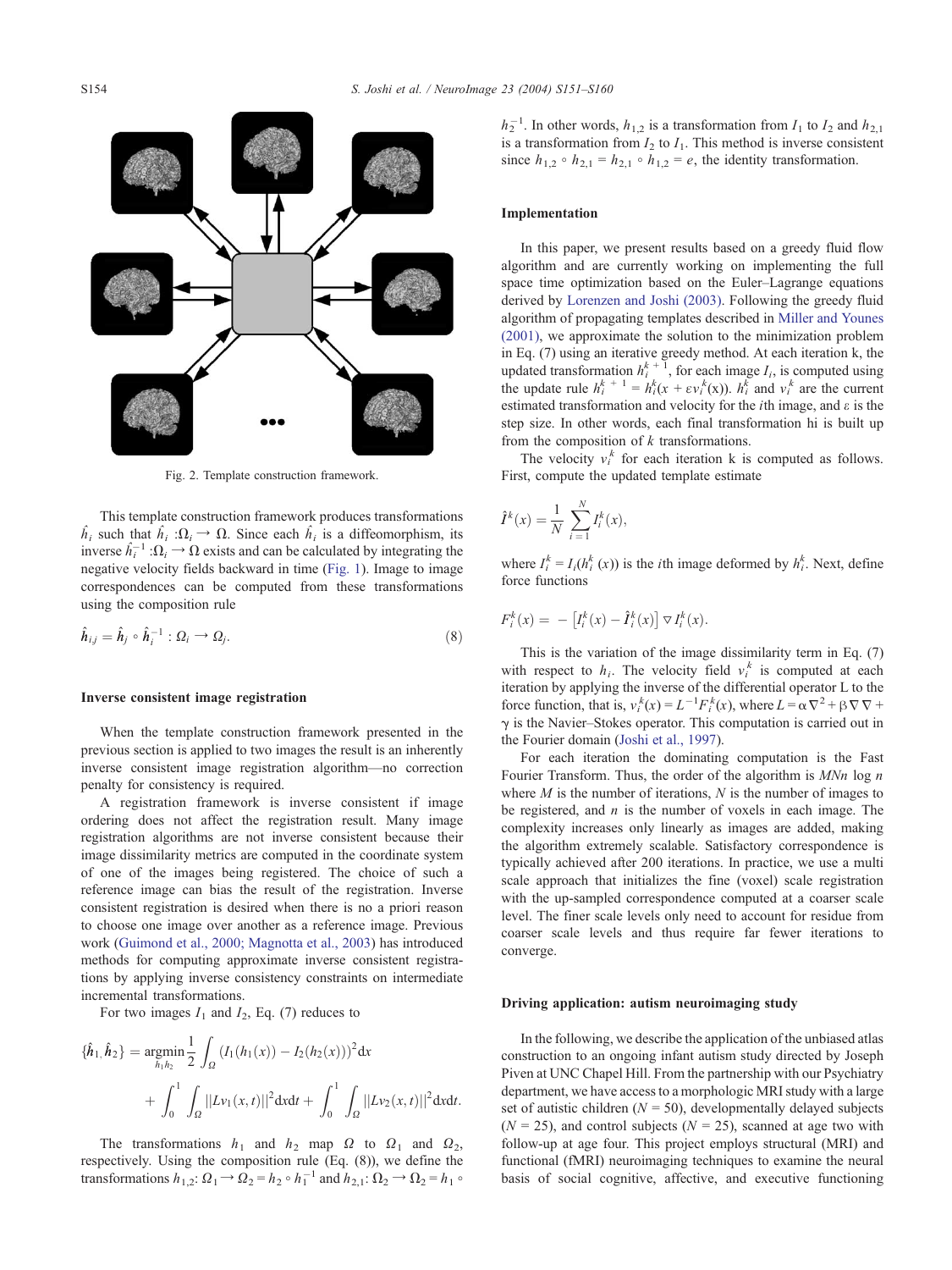<span id="page-4-0"></span>deficits in autism. The combined use of neuroimaging and neuropsychological data should further our understanding of the causes of autism, thus assisting identification, prevention, and potentially treatment of this disorder.

This study of early development imposes several significant challenges to image analysis. Cross-sectional comparison between healthy and autistic subjects at ages two and four and the study of brain growth over the 2-year follow-up period require adequate image analysis methods. Normative imaging data of healthy and patient populations in this age range are not available, suggesting the development of atlases that describe the mean and the statistical variability in early development. We plan to build population atlases that help us to study differences between groups and differences in growth patterns. Methods have to cope with the relatively large variability of head size and shape in these age groups and with significant longitudinal changes due to growth.

## Gray-level MRI data for atlas-building

The atlas building described here uses high-resolution T1 weighted MRI with voxel size  $0.781252 \times 1.5$  mm<sup>3</sup>. The standard segmentation pipeline of the UNC autism image analysis group rigidly aligns the raw MR images to a Talairach coordinate space by specifying anterior and posterior commissure (AC–PC) and the interhemispheric plane. The transformation also interpolates the images to a standard isotropic voxel-size of  $1 \times 1 \times 1$  mm<sup>3</sup>. We randomly selected eight images from the total of currently over 80 cases in our database. The images were cropped for efficiency reasons.

## Construction of unbiased gray-level atlas

To evaluate the performance of this method we applied our algorithm to a set of intensity adjusted 3D MR brain images taken from eight different subjects. As a preprocessing step, these images were aligned using an affine transformation. Axial slices from five of these eight initial images are shown in the first column of Fig. 3. There is noticeable large deformation variation between these anatomies, especially around the ventricles. The second column of Fig. 3 shows the deformed (3D) images after 500 iterations of our algorithm. The deformed images look very similar, as they have been deformed into the common coordinate space of the evolving



Fig. 3. Template Construction shown for five of the eight initial images. (a) Set of initial images. (b) Deformed images after 500 iterations. (c) Absolute error between the initial images and the initial template estimate. Notice the structure of the residual error around the ventricles and the cortex, the deformed images, and the final template estimate. These errors are normalized to the maximum intensity range to show the locations of the residual errors. Notice the lack of structure in the residue after the deformation. (e) Sum of squared errors as a function of the number of iterations.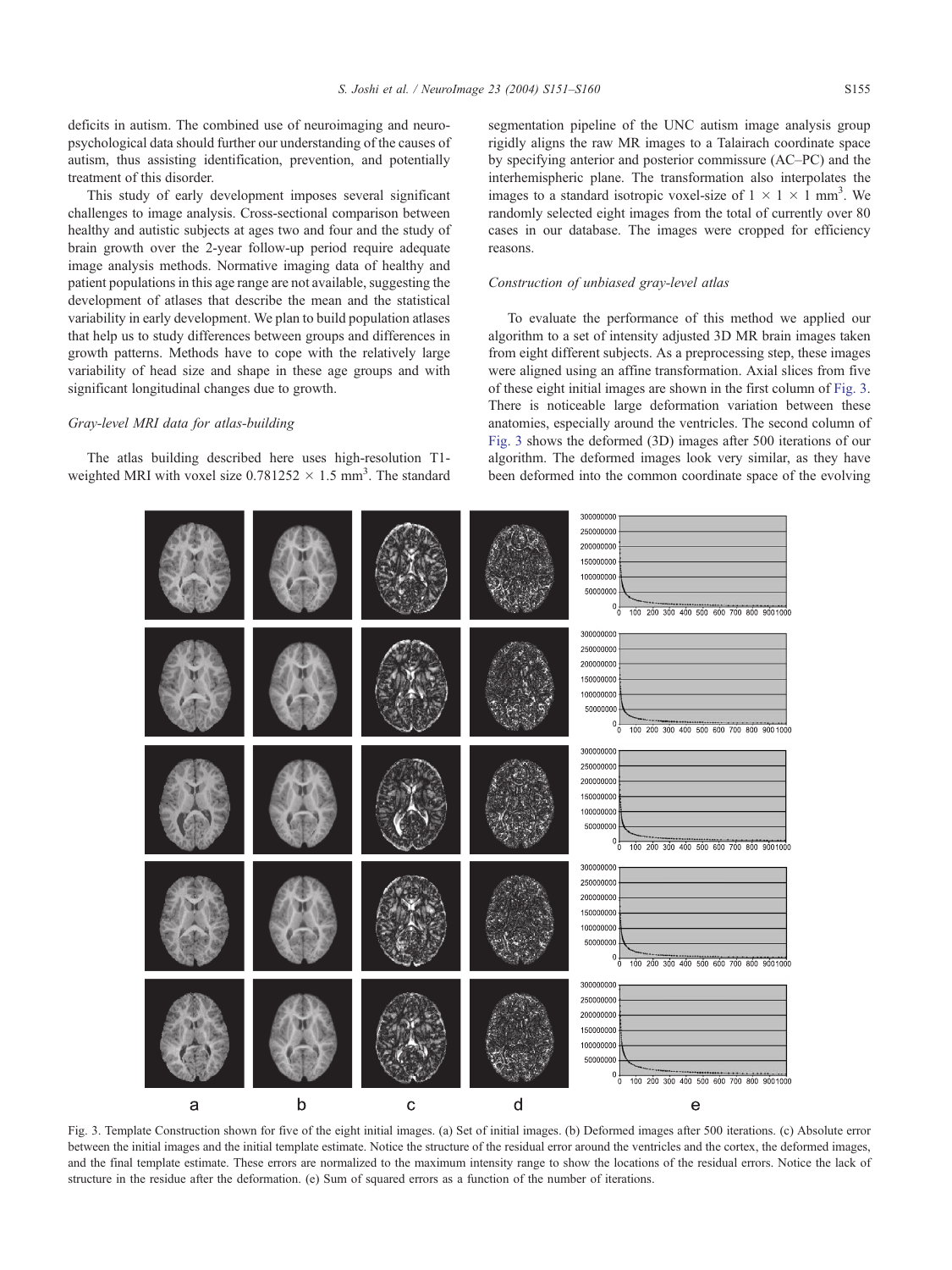

Fig. 4. Estimated templates initially and after 500 iterations. The figure shows an axial slice through the ventricles and basal ganglia. Atlas construction is based on eight infant MRI.

template  $\Omega$ . Column 3 of [Fig. 3](#page-4-0) shows the absolute error between each input image and the initial template estimate. After applying our algorithm the deformed neuroanatomies are very close, resulting in a sharp final template estimate. Column 4 of [Fig. 3](#page-4-0) shows the absolute error between each deformed image and the final template estimate. This image is amplified to a maximum range to show the residual error. The squared error as a function of the number of iterations is displayed in column 5 of [Fig. 3.](#page-4-0) The plots demonstrate the monotonous decrease of the error with increasing number of iterations.

Fig. 4 shows the initial and final estimate of the template. The initial template estimate is blurry since it is an average of the varying individual neuroanatomies. Ghosting is evident around the lateral ventricles and near the boundary of the brain. The final template estimate Fig. 4 right is close to each individual final results (column 2 [Fig. 3\)](#page-4-0). The sharpening of the resulting atlas in comparison to the initial estimate is also shown in Fig. 5. Whereas the initial template obtained by affine deformation and averaging does not show any details in cortical regions, these regions appear much sharper in the final template.

#### Annotated atlas: example caudate nucleus

Atlases might also carry anatomical labels, which can be used to explain location and variability of anatomical structures if transformed to the atlas space. Also, they find use in the segmentation of new subjects by atlas deformation. [Rohlfing et](#page-9-0) al. (2003a) deformed a set of labeled atlas images to a new image and showed that the combination of these independent classifiers was substantially better than an individual classifier ([Miller et al.,](#page-9-0) 1999). Combination of the deformed label images was done using an extension of the STAPLE ([Shen and Davatzikos, 2002; Woods](#page-9-0) et al., 1998) algorithm. This classification method requires multiple high-dimensional deformations to be applied to each new individual, which poses a computational problem if applied to large clinical studies.

The caudate study allows us to perform similar experiments. Each infant MRI is segmented into brain tissue, fluid, ventricles, and subcortical structures. Here, we will use the left and right caudate nucleus. In the following, we will describe the construction of a probabilistic caudate atlas which, similarly to Rohlfing's work, is built by deformation of a set of segmented images into a template. We will further show how this caudate atlas can be applied to segment new subject's images.

## Caudate nucleus segmentations

A specific structure of interest in autism research is the caudate nucleus, as this structure is associated with controlling motor function and indirectly with the repetitive behavior as observed in autistic children. On a first sight, the caudate seems easy to segment since the largest fraction of its boundary is bounded by the lateral ventricles and white matter. Portions of the boundary of the caudate can be localized with standard edge detection (provided the appropriate scales are chosen). However, the caudate is also adjacent to the nucleus accumbens and the putamen where there are no visible boundaries in the MRI (see [Fig. 6\)](#page-6-0). The caudate and



Fig. 5. Estimated templates initially (left) and after 500 iterations (middle). The right graph illustrates a profile along the dashed line for the initial (line) and final template (dotted).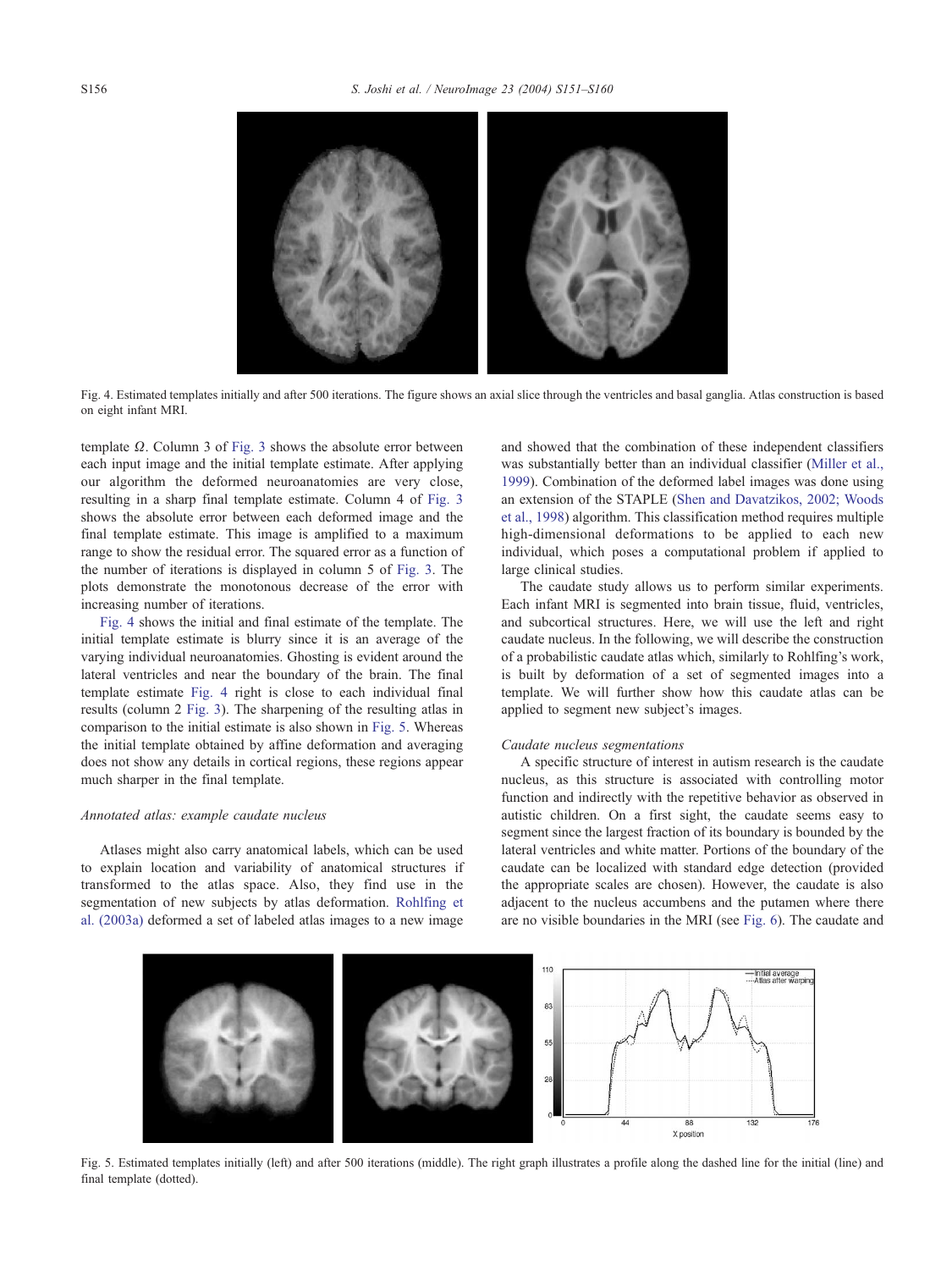<span id="page-6-0"></span>

Fig. 6. Two and three-dimensional views of the caudate nucleus. Coronal slice of the caudate: original T1-weighted MRI (left), and overlay of segmented structures (middle). Right and left caudate are shown shaded in green and red; left and right putamen are sketched in yellow, laterally exterior to the caudates. The nucleus accumbens is sketched in red outline. Note the lack of contrast at the boundary between the caudate and the nucleus accumbens, and the fine-scale cell bridges between the caudate and the putamen. At right is a 3D view of the caudate and putamen relative to the lateral ventricles.

nucleus accumbens are distinguishable on histological slides, but not on MRI of this resolution. Another "troublespot" for the caudate is where it borders the putamen; there are "fingers" of cell bridges, which span the gap between the two. We have developed a highly reliable manually assisted caudate segmentation using SNAP, a tool based on 3D geodesic snakes ([He Jianchun and](#page-8-0) Christensen, 2003). This tool reduced segmentation from about 2 h to approximately 10 min, still including manual experts' definition of nucleus accumbens and putamen boundaries.

Here, we used the caudate segmentations of the eight cases selected for atlas building to construct a probabilistic caudate atlas. Further, we selected five new cases from our database which are not part of these eight images for testing caudate segmentation by atlas deformation. These five cases were taken from the reliability test series, with the advantage that we have six manual segmentations (two raters with three segmentations each) for each case, which represent a probabilistic gold standard.

#### Probabilistic caudate template using voxel voting

The caudate segmentations of the eight atlas images were transformed into the atlas space by applying the individual deformations obtained during atlas building. The set of deformed caudate segmentations can be used to build a probabilistic caudate atlas. The segmentations were combined by a voxel-wise voting scheme counting the number of segmentations at each voxel. Normalization by the number of images finally results in a probabilistic caudate template. This segmentation template can be seen as a level set within the range  $[0\cdot\cdot\cdot]$  where the level 0.5 defines the average shape. Fig. 7 left illustrates a sagittal cut and the corresponding 3D surface of the average shape.

## Probabilistic caudate template using STAPLE

[Zou et al. \(2003\)](#page-9-0) developed an algorithm to calculate the composite gold standard estimate from multiple manual segmentations ([Shen and Davatzikos, 2002\)](#page-9-0). The Simultaneous Truth and Performance Level Estimation (STAPLE) method is based on an expectation maximization (EM) algorithm. Given a set of binary segmentations of the same object, STAPLE calculates the maximum likelihood estimate of the composite "gold standard" or the best estimate of the unknown gold standard. The algorithm calculates the specificity and sensitivity of each segmentation in an iterative way. The major difference over voxel-wise voting is its ability to assign weights for each individual segmentation proportional to the performance, that is, segmentations which are closer to the estimated gold standard get larger weights. The STAPLE algorithm is applied to the set of eight segmented left and right caudates after they were deformed to the atlas. It is important to notice that we limited the STAPLE calculations to disputed voxels only, so that regions with only background and agreement within regions were not taken into account. Fig. 7, right, illustrates a sagittal cut and the corresponding 3D average object.

#### Segmentation of new unknown subjects

The combined unbiased MRI and caudate atlases can be used to segment new subjects by atlas deformation. The use of the unbiased atlas constructed from a representative set of images eliminates the need to deform and combine multiple labeled atlases. The MRI atlas is deformed using fluid deformation. The same transformation is then applied to the caudate template to transfer the probabilistic caudate to the new image. [Fig. 8](#page-7-0) illustrates manual segmentation and segmentation by deformation–segmentation. The comparison demonstrates the potential of this segmentation technique not only to segment well-visible boundaries but also transition regions (e.g., like nucleus accumbens) which can only be segmented in the anatomical context of embedding neighboring structures.



Fig. 7. Probabilistic caudate atlas. The manual segmentations of the eight images used for atlas building are deformed using the individual deformation fields obtained during atlas building. (a) The eight deformed segmentations are superimposed by voxel-voting and normalized to form a caudate probability map. (b) The STAPLE algorithm is applied to represent a probabilistic best estimate (gold standard) of the true structure. The images show sagittal slices through this probabilistic images and 3D surfaces of the average structure (probability 0.5).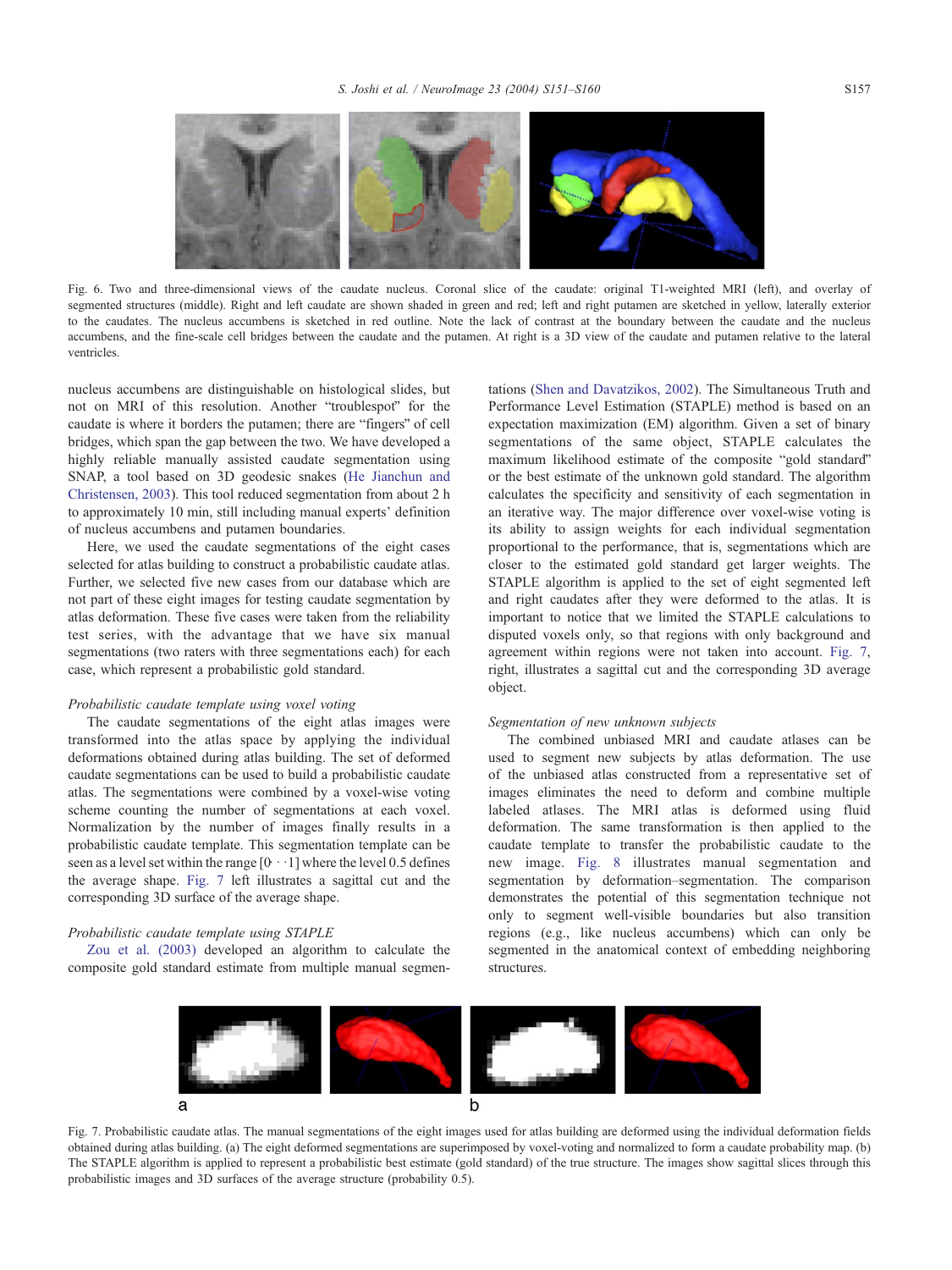<span id="page-7-0"></span>

Fig. 8. Coronal and sagittal view of the right caudate segmented manually (left two images) and by nonlinear deformation of the atlas (right two images). Atlas deformation allows to capture the inferior and lateral boundaries of the caudate with nucleus accumbens and putamen although there are no visible contours in the MRI image (see also [Fig. 6](#page-6-0) for anatomical reference).

Validation

The deformation–segmentation is validated against the gold standard of human expert segmentation. As discussed earlier, each of the five new subjects selected for segmentation also comes with a set of six expert segmentations (three repeated segmentations by two raters). This allows to compare not only binary segmentations but also probabilistic segmentations.

We use a previously developed validation package VALMET ([Gerig et al., 2001\)](#page-8-0) that includes a probabilistic overlap measure between two fuzzy segmentations. This metric is derived from the normalized L1 distance between two probability distributions

$$
POV(A, B) = 1 - \frac{\int |P_A - P_B|}{2 \int P_{AB}}.
$$
\n(9)

 $P_A$  and  $P_B$  are the probability distributions representing the two fuzzy segmentations and  $P_{AB}$  is the joint probability distribution. In this study,  $P_A$  and  $P_B$  are calculated by integrating a set of binary segmentations with subsequent normalization to the range of  $[0 \cdots 1]$ , whereas  $P_{AB}$  is calculated by integrating the set all binary segmentations and appropriate normalization. The numerator expresses the probabilities of non-intersecting regions.

Table 1 lists the left and right caudate volumes for manual segmentation (user assisted geodesic snake) and deformation segmentation. The results are encouraging but also show the limitations of high dimensional deformation without using landmarks. There is one case (5007 right) with very large volumetric difference, probably due to very thin ventricles creating local large scale deformation.

[Table 2](#page-8-0) lists overlap measures for pairs of binary segmentations (top) and pairs of probabilistic segmentations (bottom). Binary objects are extracted from the probabilistic segmentations by choosing level 4 close to the middle level. The overlap ratio is defined as the intersection divided by the average. The probabilistic overlap uses the probabilistic caudate atlas constructed from eight cases and the manual experts segmentations (six cases). Overlap results are in the range 0.85 to 0.90, which is encouraging given the small size of the objects. Manual raters still have a significantly better intra- and inter-rater reliability; however, this only comes after several months of training with several reliability studies.

## Conclusions

In this paper, a new concept for unbiased construction of atlases is presented based on Frechet means in metric spaces. This approach results in an iterative algorithm of simultaneous deformation of a population of subject images into a new average image that evolves iteratively. This technique avoids the systematic bias introduced by selecting a template but also the combinatorial problem of deformation of a large number of data sets into each new subject.

The new techniques produces a population average image which might serve as a template to represent the population group. Sharpness of structures indicates the quality of match and residual biological variability. Local variability of brain structures is encoded in the set of deformation maps. We plan to explore this information in our future work.

Results demonstrate the application of the new technique to eight 3D MRI of children at age 2 years. A visual comparison of the resulting average atlas with each individual image suggests that the atlas represents the average while still being sharp. As each individual deformation is diffeomorphic, we can apply trans-

Table 1 Comparison between manual segmentation and automatic segmentation by atlas deformation shown for five cases

|             |               | $\tilde{}$ |                       |         |                                   |         |
|-------------|---------------|------------|-----------------------|---------|-----------------------------------|---------|
| Case        | Manual volume |            | Atlas deformed volume |         | Difference manual vs. deformation |         |
|             | T.            | (R)        | $(\perp)$             | (R)     | (L                                | (R)     |
| Case $5003$ | 3583.83       | 3596.00    | 3852.13               | 3638.25 | 7%                                | $1\%$   |
| Case $5004$ | 4054.67       | 3910.83    | 3833.88               | 3881.13 | $5\%$                             | $1\%$   |
| Case $5007$ | 4045.17       | 4319.67    | 3672.25               | 3562.25 | 9%                                | 18%     |
| Case $5011$ | 3933.67       | 3899.67    | 4151.13               | 4089.25 | 6%                                | $5\%$   |
| Case $5020$ | 3997.67       | 4112.17    | 3833.88               | 3881.13 | $4\%$                             | $6\%$   |
| Average     | 3922.99       | 3967.67    | 3868.65               | 3810.40 | $6.2\%$                           | $6.2\%$ |
| <b>SD</b>   | 195.57        | 269.62     | 173.97                | 211.53  |                                   |         |

The table illustrate the volumes for manual segmentation and for segmentation by atlas deformation (volumes in mm<sup>3</sup>). The last two columns list the absolute percentage differences. Volumes are represented by the average objects at probability level 0.5.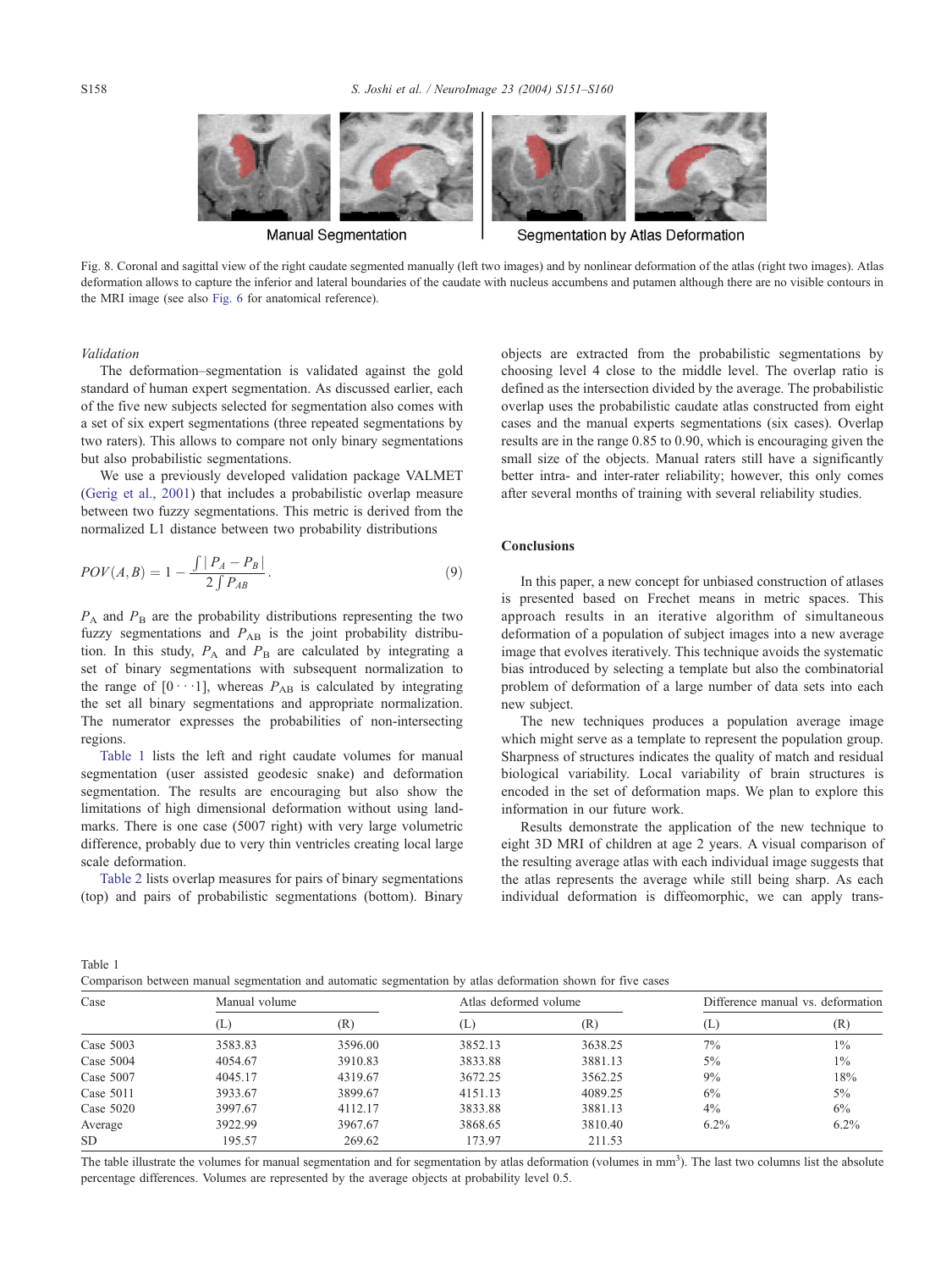<span id="page-8-0"></span>Table 2 Comparison between manual segmentation and automatic segmentation by atlas deformation shown for five cases

| Case                  | Mean        | Mean        | <b>STAPLE</b> | <b>STAPLE</b> |
|-----------------------|-------------|-------------|---------------|---------------|
|                       | level $(L)$ | level $(R)$ | (L)           | (R)           |
| Overlap ratio         |             |             |               |               |
| Case $5003$           | 0.88        | 0.86        | 0.88          | 0.87          |
| Case $5004$           | 0.91        | 0.92        | 0.90          | 0.91          |
| Case 5007             | 0.88        | 0.86        | 0.88          | 0.87          |
| Case $5011$           | 0.88        | 0.85        | 0.88          | 0.85          |
| Case 5020             | 0.90        | 0.86        | 0.90          | 0.86          |
| Average               | 0.89        | 0.87        | 0.89          | 0.87          |
| Probabilistic overlap |             |             |               |               |
| Case $5003$           | 0.84        | 0.82        | 0.89          | 0.86          |
| Case $5004$           | 0.86        | 0.87        | 0.90          | 0.90          |
| Case 5007             | 0.85        | 0.84        | 0.88          | 0.85          |
| Case $5011$           | 0.84        | 0.82        | 0.88          | 0.85          |
| Case 5020             | 0.87        | 0.84        | 0.90          | 0.85          |
| Average               | 0.85        | 0.84        | 0.89          | 0.86          |

The table illustrates the differences for the probabilistic caudate atlas templates represented as a probability atlas (fuzzy caudate atlas) and derived by applying the STAPLE algorithm. Top: overlap ratio between pairs of binary objects derived as the mean level of the probability atlas templates. Bottom: probabilistic overlap calculated between pairs of probabilistic atlas templates.

formations in both directions from the individual into the atlas and back. We can also transform images into each other by cascading their transformation and inverse transformations.

The caudate segmentation study with a set of over 80 segmented images and a reliability study of five subjects with sets of repeated segmentations by several experts form an excellent database to test and validate intermediate stages of our development. Moreover, the caudate is an excellent example of an anatomical structure that is not fully delineated by strong contrast boundaries but can only be segmented in the context of embedding structures or a geometric model. This supports use of deformable atlas registration where constraints are provided by a volumetric, unbiased atlas.

The caudate segmentation experiment clearly demonstrates the accuracy to be obtained by deformation segmentation without landmarking. It can be seen from the results that in one of the validation cases (subject 5007) lume of the right caudate was substantially underestimated. This was primarily as a result of a local extrema in the greedy optimization strategy used. We are in the process of augmenting the current completely automated process with manual landmarking and a complete space-time optimization which will greatly improve the accuracy of the segmentations.

#### Acknowledgments

This research is supported by the NIH NIBIB grant P01 EB002779, the NIMH Silvio Conte Center for Neuroscience of Mental Disorders MH064065, DOD Prostate Cancer Research Program DAMD17-03-1-0134,and the UNC Neurodevelopmental Research Core NDRC, subcore Neuroimaging. The MRI images of infants, caudate images, and expert manual segmentations are funded by NIH RO1 MH61696 and NIMH MH 64580 (PI: Joseph Piven). Manual segmentations are by Michael Graves and Rachel

Gimpel, with protocol development in collaboration with Cody Hazlett. We would like to especially thank Mark Foskey and Peter Lorenzen for help with the preparation of the manuscript.

## References

- Avants, B., Gee, J.C., 2004. Geodesic estimation for large deformation anatomical shape averaging and interpolation. NeuroImage 23 (Suppl. 1),  $S139 - S150$
- Bhatia, K.K., Hajnal, J.V., Puri, B.K., Edwards, A.D., Rueckert, D., 2004. Consistent groupwise non-rigid registration for atlas construction. IEEE International Symposium on Biomedical Imaging. IEEE.
- Bookstein, F.L., 1991. Morphometric Tools for Landmark Data. Cambridge Univ. Press, New York.
- Csernansky, J.C., Joshi, S., Wang, L., Gado, M., Philip, J., Grenander, U.L.F., Miller, M.I., 1998. Hippocampal morphometry in schizophrenia by high dimensional brain mapping. Proc. Natl. Acad. Sci. 95, 11406 – 11411 (September).
- Dupuis, P., Grenander, U., Miller, M.I., 1997. Variational problems on flows of diffeomorphisms for image matching. Q. Appl. Math.
- Fletcher, P. Thomas, Lu, Conglin, Joshi, Sarang, 2003a. Statistics of shape via principal geodesic analysis on lie groups. CVPR2003. CVPR.
- Fletcher, P.T., Joshi, S., Lu, C., Pizer, S., 2003b. Gaussian distributions on lie groups and their application to statistical shape analysis. In: Taylor, C., Noble, J.A. (Eds.), Information Processing in Medical Imaging (IPMI), Lecture Notes in Computer Science, vol. 2732. Springer, pp. 450-462. July.
- Frechet, Maurice, 1948. Les elements aleatoires de nature quelconque dans un espace distancie. Ann. Inst. Henri Poincare 10, 215-310.
- Gee, J.C., Reivich, M., Bajcsy, R., 1993. Elastically deforming an atlas to match anatomical brain images. J. Comput. Assist. Tomogr. 17,  $225 - 236$ .
- Gerig, G., Jomier, M., Chakos, M., 2001. VALMET: a new validation tool for assessing and improving 3D object segmentation. In: Niessen, W., Viergever, M. Medical Image Computing and Computer-Assisted Intervention MICCAI, vol. 2208. Springer-Verlag, pp. 516–523. October.
- Grenander, U., 1994. General Pattern Theory. Oxford Univ. Press.
- Grenander, U., Miller, M.I., 1998. Computational anatomy: an emerging discipline. O. Appl. Math. 56, 617-694.
- Guimond, A., Meunier, J., Thirion, J.-P., 2000. Average brain models: a convergence study. Comput. Vis. Image Underst. 77 (2), 192-210.
- He, Jianchun, Christensen, Gary E. 2003. Large deformation inverse consistent elastic image registration. In: Taylor, C.J., Noble, J.A. (Eds.), IPMI3003, LNCS, vol. 2732, IPMI, Springer-Verlag, pp. 438–449.
- Ho, S., Bullitt, E., Gerig, G., 2002. Level set evolution with region competition: automatic 3-D segmentation of brain tumors. In: Katsuri, R., Laurendeau, D., Suen, C. (Eds.), Proc. 16th International Conference on Pattern Recognition. IEEE Computer Society, pp. 532–535 August.
- Hohne, K.H., Bomans, M., Riemer, M., Tiede, U., Shubert, R., Lierse, W., 1992. A 3d anatomical atlas based on a volume model. IEEE Comput. Graph. Appl., 72-78 December.
- Joshi, S., Grenander, U., Miller, M.I., 1997. On the geometry and shape of brain sub-manifolds. International Journal of Pattern Recognition and Artificial Intelligence: Special Issue on Processing of MR Images of the Human 11 (8), 1317-1343.
- Joshi, S., Lorenzen, P., Gerig, G., Bullitt, E., 2003. Structural and radiometric asymmetry in brain images. Med. Image Anal. 7 (2), 155 – 170 (June).
- Kendall, D.G., 1984. Shape manifolds, procrustean metrics and complex projective spaces. Bull. London Math. Soc. 16, 81-121.
- Lorenzen, Peter, Joshi, Sarang, 2003. High-dimensional multi-modal image registration. Workshop on Biomedical Image Registration (WBIR), LNCS-2717, 234 – 243.